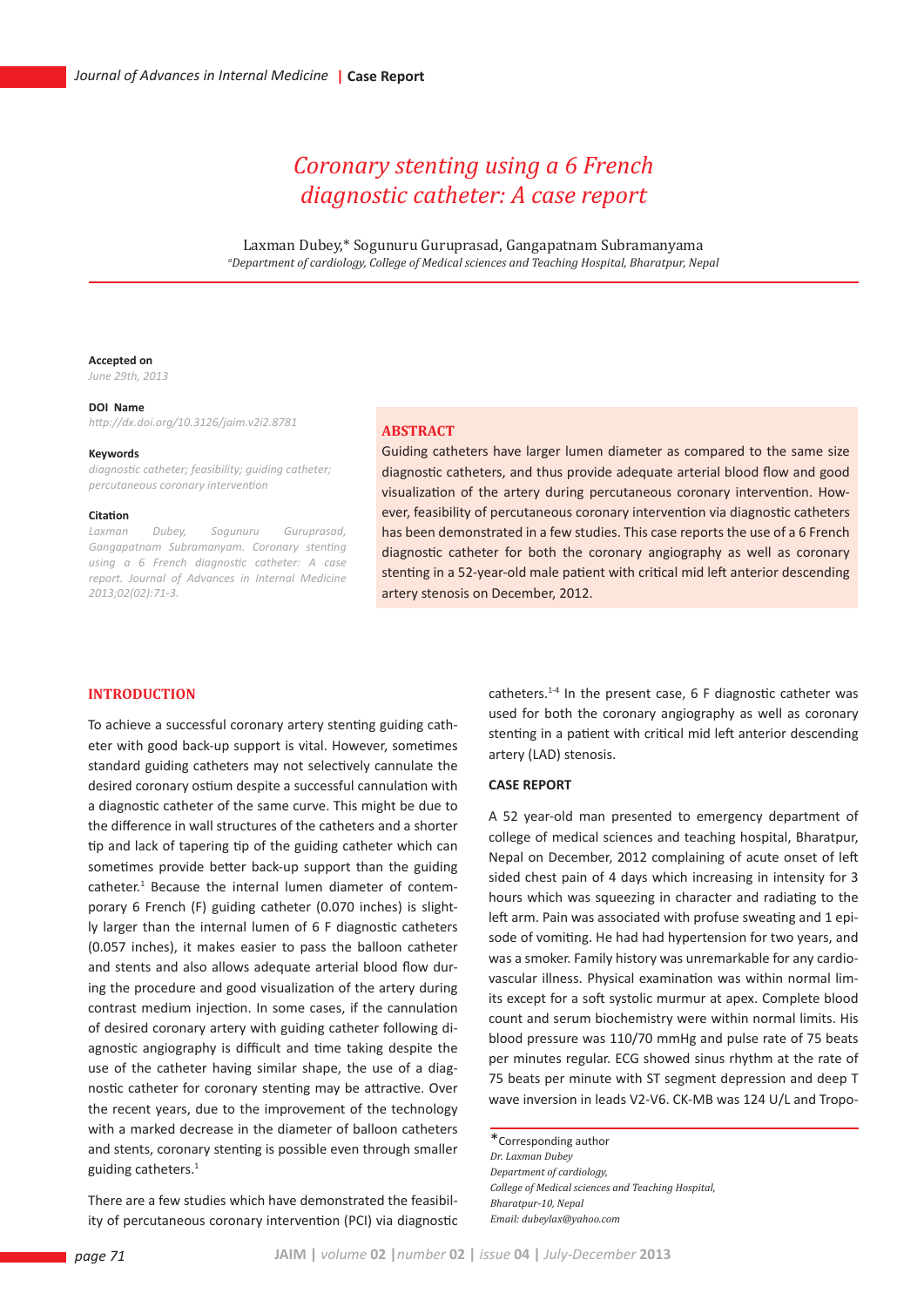nin I was positive. A diagnosis of non ST elevation myocardial infarction was made. Since the patient had ongoing chest pain, coronary angiography was planned. Patient received 300mg aspirin, 600mg clopidogrel and 80mg atorvastatin per orally and transferred to the catheterization laboratory.

Coronary angiography was done via right femoral approach. Left coronary artery was hooked with 6 French (F) 3.5 cm curve Judkins left diagnostic catheter (Cordis) which showed critical stenosis at the middle segment of the LAD (Figure 1).



**Figure 1:** *Selective coronary angiography of the left coronary artery using 6 French diagnostic catheter revealed significant obstructive lesion in the mid left anterior descending artery (arrow)*

Left circumflex artery and right coronary artery had no significant obstructive lesions. In view of the angiographic findings, PCI to the LAD was considered. Diagnostic catheter was replaced with a guiding catheter. Selective cannulation of the LAD could not be achieved with either a 6 F Extra Back-Up guiding catheter (Medtronic) with 3.5 or 4.0 cm curve. Judkins left 3.5 as well as 4.0 cm curve guiding catheters were also tried, but the selective cannulation was not successful. Since the patient had severe ongoing chest pain, and also the canulation of the left coronary artery with the guiding catheter was difficult and taking more time, we used the same 6 F Judkins left 3.5 cm curve diagnostic catheter which was used for the diagnostic coronary angiography. Left coronary artery was engaged with no difficulty. A BMW guidewire (Abbott vascular) was used to cross the lesion. Lesion was predilated with a Sprinter compliant balloon (Medtronic) measuring  $2 \times 10$  mm at 12 Atm (Figure 2), followed by the deployment of a cobalt chromium

bare metal stent (Presillion Plus, Cordis) measuring  $2.75 \times 20$ mm at 16 Atm.



Figure 2: *Stent implantation at the mid left anterior descending artery. Same 6 French diagnostic catheter was used for the left coronary artery cannulation*

 The final result was satisfactory with TIMI III distal flow without residual stenosis or dissection (Figure 3). 10,000 IU unfractionated heparin was given during the procedure. Procedure was uneventful and the patient was transferred to the coronary care unit. Three days later patient was discharged home free of angina.



**Figure 3:** *Final result after stenting showed good distal flow without residual stenosis (arrow)*